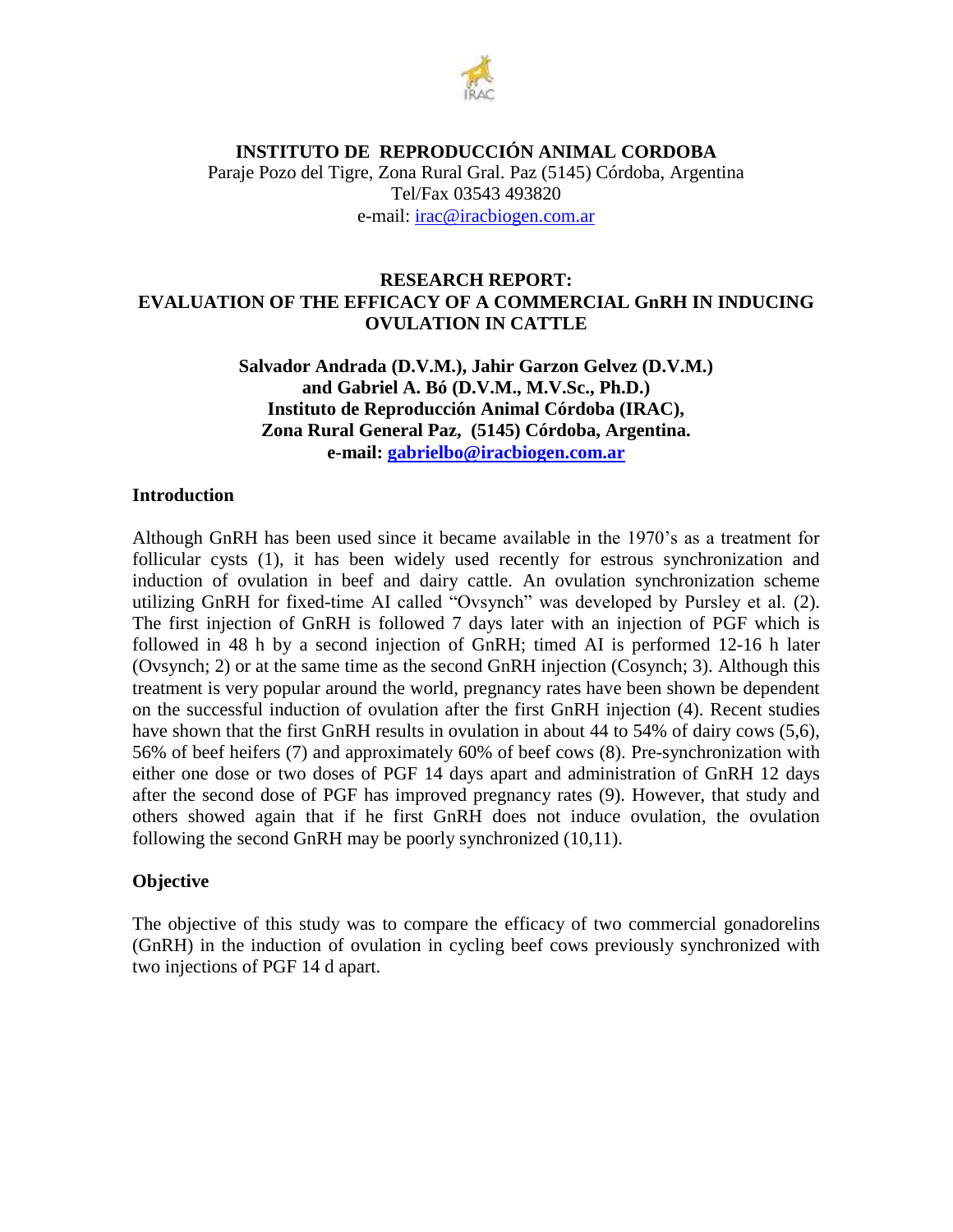

Paraje Pozo del Tigre, Zona Rural Gral. Paz (5145) Córdoba, Argentina Tel/Fax 03543 493820 e-mail: [irac@iracbiogen.com.ar](mailto:irac@iracbiogen.com.ar)

### **Materials and Methods**

#### **Animals and location of the study**

The study was performed at IRAC Research and Training Center, located in General Paz, Cordoba, Argentina. Thirty-two (32) cycling mature beef cows were selected to be used in this study, based on the presence of a CL and uterine tract normalcy examined by real time ultrasonography. The cows weighted 450 to 550 kg and were fed a maintenance diet, composed of balanced feed and Lucerne hay and with free access to water. All the cows were identified by an ear tag and were randomly allocated to two treatment groups.

#### **Treatments**

At the beginning of the study, all cows were synchronized with two injections of prostaglandin (PGF; 500 µg cloprostenol, Ciclase, Syntex S.A. Argentina) by intramuscular (i.m.) injection 14 d apart (days 0 and 14). On day 26 (i.e. 12 days after the second PGF injection) cows were assigned to the treatment groups to receive 100 µg of gonadorelin acetate from two commercial manufacturers: 2 ml of Gonasyn, Syntex S.A. or 1 ml of Gonabreed (Parnell PTY. LD, Australia) by i.m. injection.



Day 0 Day 14 Day 26

## **Ovarian Ultrasonography**

All cows were examined by real-time ultrasonography on days 0, 14 (Honda HS 101-V 5MHz; Chison 600vet, 5 MHz) and then twice daily from the day of GnRH administration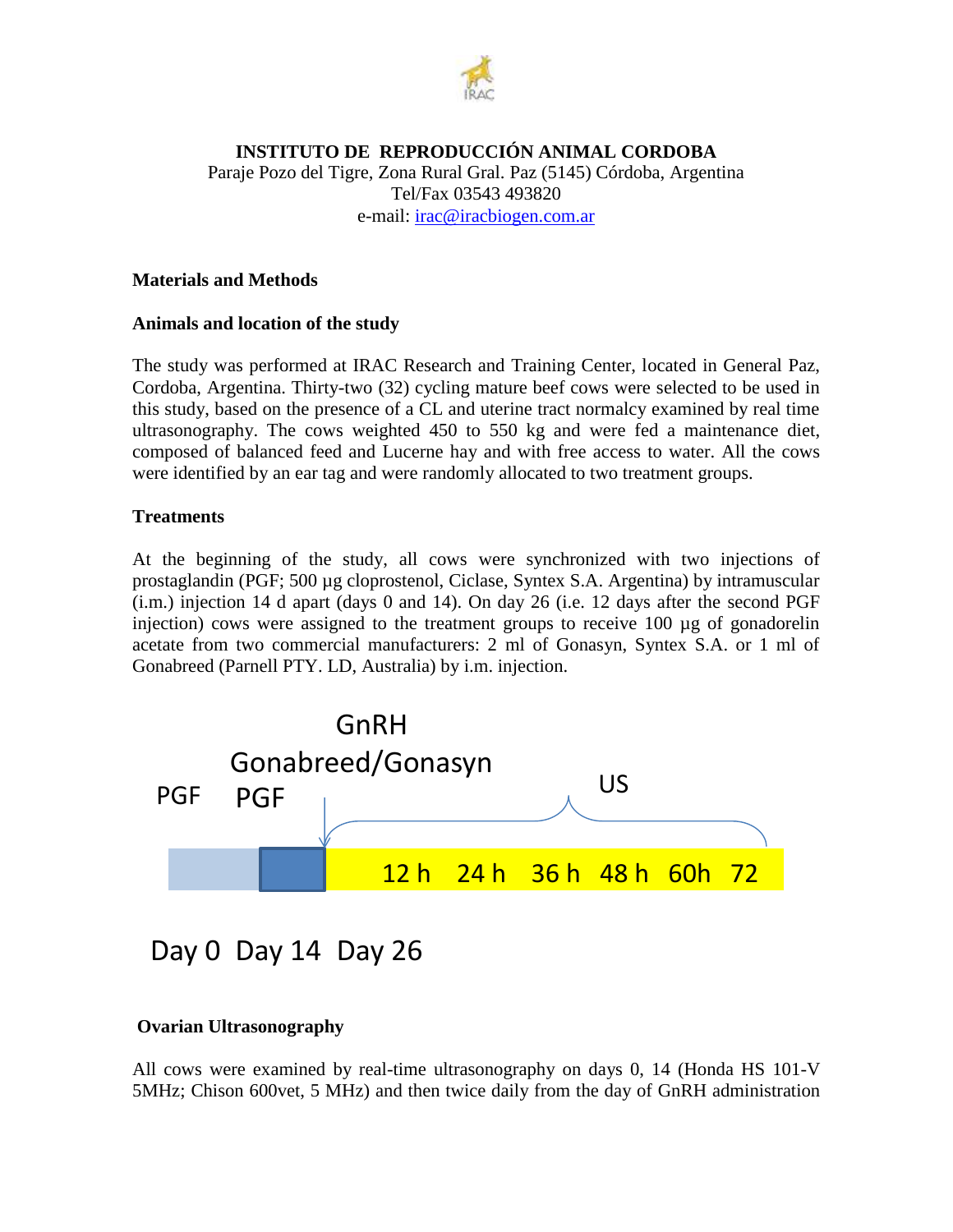

Paraje Pozo del Tigre, Zona Rural Gral. Paz (5145) Córdoba, Argentina Tel/Fax 03543 493820 e-mail: [irac@iracbiogen.com.ar](mailto:irac@iracbiogen.com.ar)

until ovulation. All follicles  $>5$  mm in diameter and CL present in each ovary were identified, measured and recorded in a diagram at the time of each examination. Ovulation was defined as the disappearance of the dominant follicle present in one of the ovaries on the previous examination. The number of cows ovulating after GnRH treatment and the interval from GnRH was recorded for further analysis. It was expected that cows responding the GnRH treatment ovulate between 30 to 48 h after treatment. Therefore, failure to respond to the treatment was considered in cows not ovulating by 72 h after GnRH.

#### **Statistical Analysis**

The interval from treatment to ovulation was compared between groups by t-test and the proportion of cows ovulating to the different GnRH treatments was compared by Chi-Square test. All data was analyzed using the Sofware Infostat (National University of Cordoba, 2013).

#### **Results**

The proportion of cows ovulating within 72 h of GnRH treatment, the mean interval from GnRH treatment to ovulation and the diameter of the largest follicle at PGF treatment and the ovulatory follicle in the last examination prior to ovulation (named the preovulatory follicle) are depicted in Table 1. Ovulation rates were 50% for cows treated with Gonabreed and  $68\%$  for cows treated with Gonasyn  $(P=0.2802)$  and there were no significant differences between treatment groups in all the end points evaluated. Furhermore, the ovarian characteristics of cows that failed to ovulate are indicated in table 2. Again there were no differences between groups in any of the end points evaluated. When cows were divided in those that did or did not have a CL at the time of GnRH treatment, there were only two cows in the Gonasyn group without a CL and those ovulated, whereas all the cows in the Gonabreed group had a CL at GnRH. Again there were no differences in ovulation rates between groups when only the cows with a CL at GnRH treatment were considered (Table 3).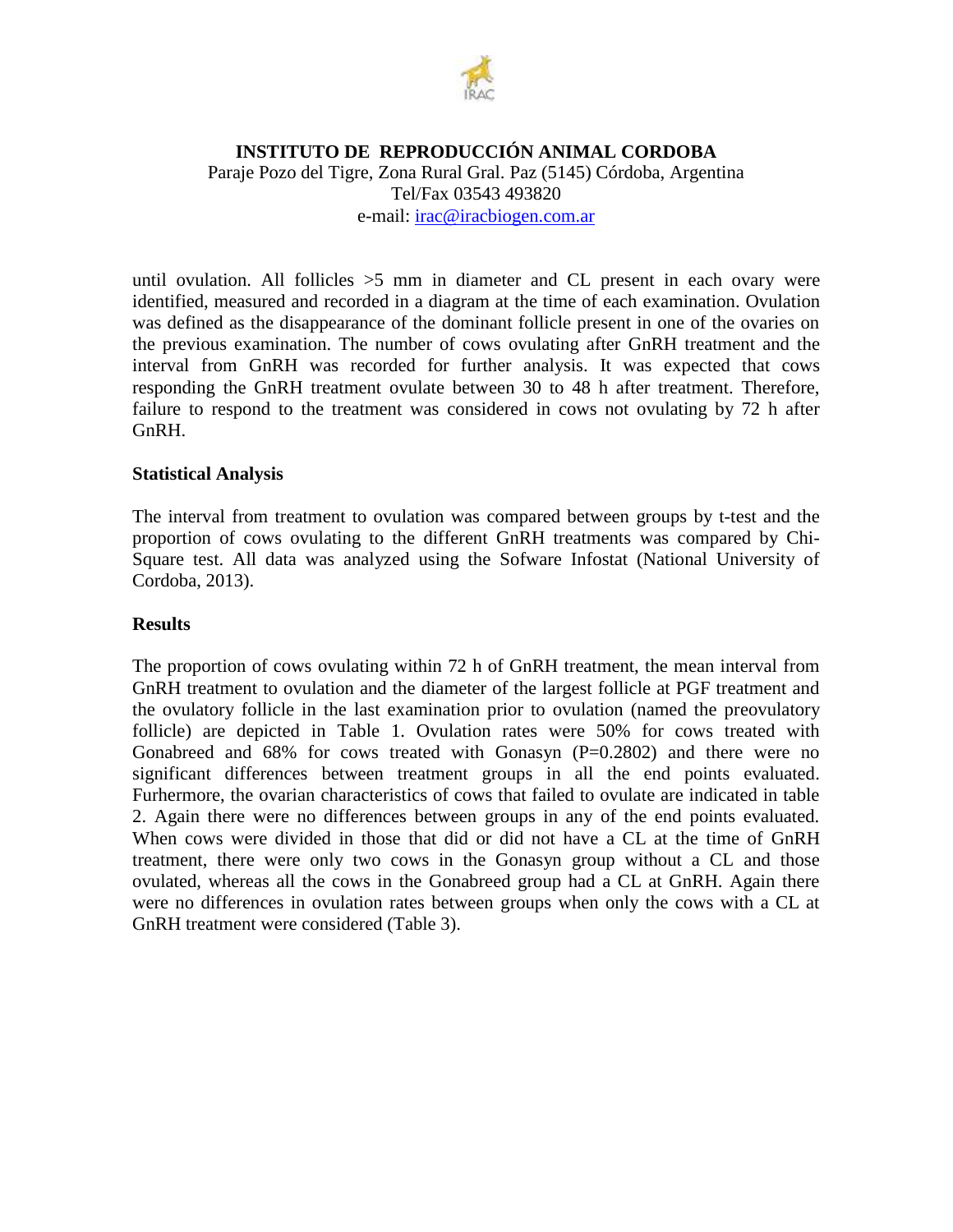

Paraje Pozo del Tigre, Zona Rural Gral. Paz (5145) Córdoba, Argentina Tel/Fax 03543 493820 e-mail: [irac@iracbiogen.com.ar](mailto:irac@iracbiogen.com.ar)

Table 1. Proportion of cows ovulating within 72 h of GnRH treatment, mean  $(\pm SD)$ interval from GnRH treatment to ovulation, diameter of the largest follicle at PGF treatment and diameter of the preovulatory follicle in cycling beef cows treated with Gonabreed or Gonasyn.

|                                                                  | Gonabreed       | Gonasyn        | P value |
|------------------------------------------------------------------|-----------------|----------------|---------|
| N                                                                | 16              | 16             |         |
| Ovulated cows $(\%)$                                             | $8/16(50\%)$    | 11/16(69%)     | 0.2802  |
| Interval from GnRH to ovulation (h)                              | $37.5 \pm 10.0$ | $34.9 \pm 6.5$ | 0.5015  |
| Largest follicle diameter at GnRH $\vert$ 12.6 $\pm$ 3.3<br>(mm) |                 | $11.8 \pm 2.9$ | 0.5806  |
|                                                                  |                 |                |         |
| Preovulatory folicle diameter (mm)                               | $13.4 \pm 2.3$  | $14.4 \pm 2.1$ | 0.3474  |

Table 2. Mean diameter  $(\pm SD)$  of the largest follicle at the time of treatment in cows that failed to ovulate within 72 h after the administration of Gonabreed or Gonasyn.

|                                        | Gonabreed Gonasyn                  |    | P value |
|----------------------------------------|------------------------------------|----|---------|
|                                        |                                    | 16 |         |
| Cows that did not ovulate $(\%)$       | $8/16(50\%)$   5/16(31\%)   0.2802 |    |         |
| Largest follicle diameter at GnRH (mm) | $10.8 \pm 2.4$ $11.4 \pm 3.0$      |    | 0.6742  |

Table 3. Proportion of cows ovulating within 72 h of GnRH treatment based on the presence of a CL at the time of treatment.

|                                           | Gonabreed    | Gonasyn             | P value |
|-------------------------------------------|--------------|---------------------|---------|
|                                           | 16           | 16                  |         |
| Cows with $CL$ at GnRH $(\%)$             | 16/16        | $14/16(88%)$ 0.1441 |         |
|                                           | $(100\%)$    |                     |         |
| Cows with CL at GnRH that ovulated $(\%)$ | $8/16(50\%)$ | 9/16(56%)           | 0.2527  |

## **Conclusion**

The ovulation rate found in this experiment was similar to that reported in beef and dairy cattle (Colazo et al., 2009; Martinez et al., 1999). Furthermore, both commercial